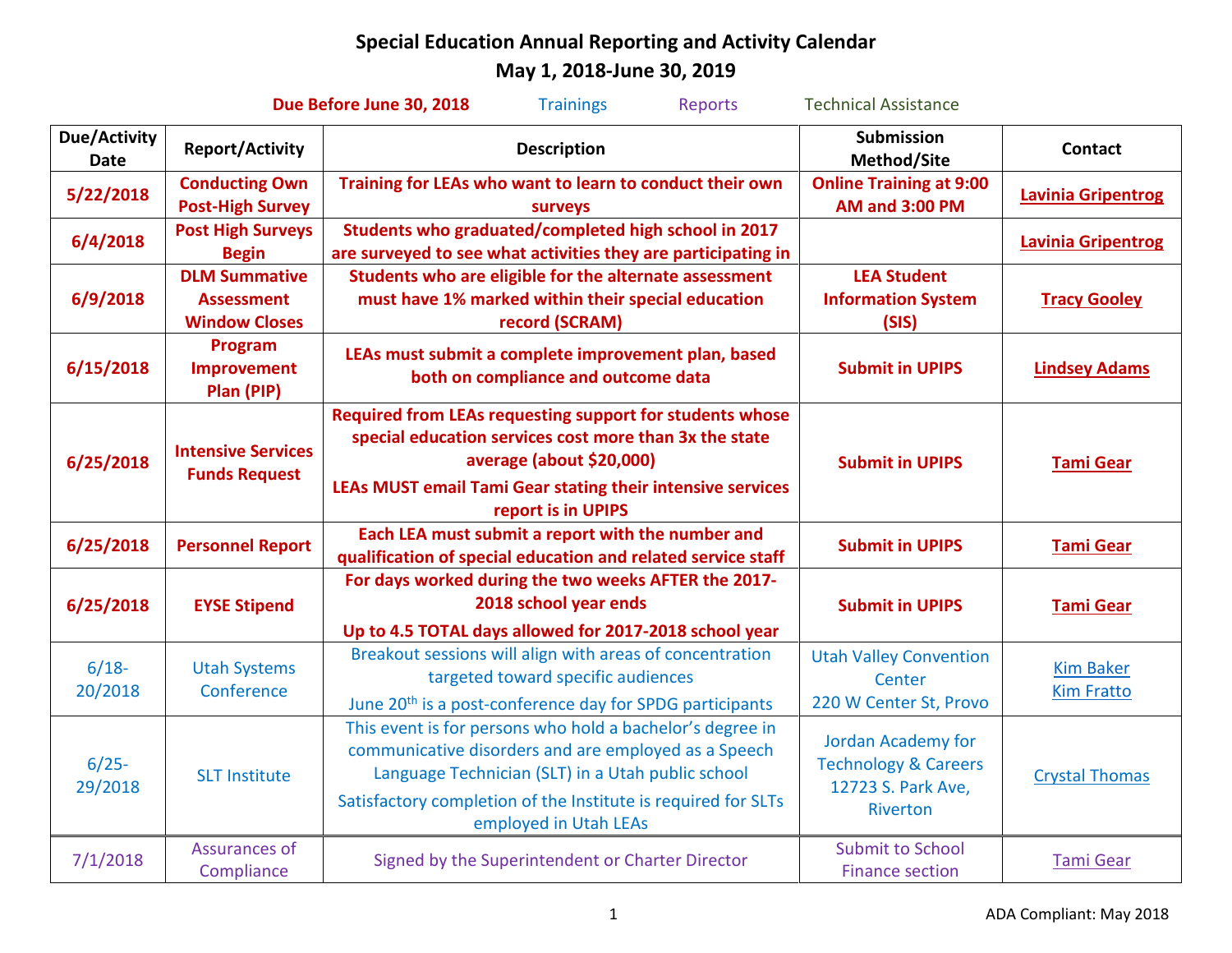| Due Before June 30, 2018<br><b>Technical Assistance</b><br><b>Trainings</b><br><b>Reports</b> |                                                                                             |                                                                                                                                                                                                                                                                                                                                                                        |                                                                                             |                                             |  |  |
|-----------------------------------------------------------------------------------------------|---------------------------------------------------------------------------------------------|------------------------------------------------------------------------------------------------------------------------------------------------------------------------------------------------------------------------------------------------------------------------------------------------------------------------------------------------------------------------|---------------------------------------------------------------------------------------------|---------------------------------------------|--|--|
| <b>Due/Activity</b><br><b>Date</b>                                                            | <b>Report/Activity</b>                                                                      | <b>Description</b>                                                                                                                                                                                                                                                                                                                                                     | Submission<br>Method/Site                                                                   | <b>Contact</b>                              |  |  |
| 7/9-13/2018                                                                                   | <b>Running Start</b><br>South                                                               | Designed to prepare new (within first three years of<br>teaching) special education teachers in an alternative route<br>to licensure (ARL) or alternative teacher preparation<br>(ATP) program for the school year<br>The teachers, alongside a school-based coach, attend 5 days<br>of training together to learn foundation instructional skills                     | <b>Iron County School</b><br><b>District</b><br>2077 W Royal Hunte Dr,<br><b>Cedar City</b> | <b>Crystal Thomas</b>                       |  |  |
| $7/16-$<br>20/2018                                                                            | <b>Running Start</b><br><b>North</b>                                                        | Designed to prepare new (within first three years of<br>teaching) special education teachers in an alternative route<br>to licensure (ARL) or alternative teacher preparation<br>(ATP) program for the school year<br>Special education teachers, alongside a school-based coach,<br>attend five days of training together to learn foundation<br>instructional skills | Jordan Academy for<br><b>Technology &amp; Careers</b><br>12723 S. Park Ave,<br>Riverton     | <b>Crystal Thomas</b>                       |  |  |
| 8/6-8/2018                                                                                    | <b>Special Education</b><br><b>Law Conference</b>                                           | There will be a pre-conference session on August 6 <sup>th</sup> for LEA<br>and building administrators<br>The morning session will focus on the role of the LEA<br>representative in special education processes, including<br>Child Find, evaluation, and the IEP<br>The afternoon session will focus on IDEA discipline                                             | <b>Utah Valley Convention</b><br>Center<br>220 W Center St, Provo                           | <b>Leah Voorhies</b>                        |  |  |
| 8/20/18                                                                                       | <b>Prevent Teach</b><br>Reinforce<br>Workshop                                               | PD for preschool coaches<br>There will be three monthly follow-up online sessions<br>Offered by Phil Strain                                                                                                                                                                                                                                                            | <b>USBE Basement West</b>                                                                   | <b>Melissa Bowe</b>                         |  |  |
| 8/30/18                                                                                       | <b>Extended Core</b><br><b>SEEd Standards</b><br>Webinar                                    | Information on the new Extended Core SEEd Standards<br>(alternate science standards) for grades 6-8                                                                                                                                                                                                                                                                    | Online<br>3:00-4:30 PM                                                                      | <b>Tanya Semerad</b><br><b>Tracy Gooley</b> |  |  |
| September<br>2018                                                                             | <b>Review Dropout</b><br><b>Data</b>                                                        | Indicator 2 Dropout data is available in the Data Gateway                                                                                                                                                                                                                                                                                                              | Data Gateway                                                                                | Lavinia Gripentrog                          |  |  |
| 9/5/2018                                                                                      | PD for new (within first three years) special education<br><b>Strong Start</b><br>directors |                                                                                                                                                                                                                                                                                                                                                                        | <b>USBE Basement West</b>                                                                   | <b>Lindsey Adams</b>                        |  |  |
| 9/12/2018                                                                                     | <b>RDATA</b>                                                                                | TA for directors who received a 4 or 5 RDA risk score                                                                                                                                                                                                                                                                                                                  | <b>TBD</b>                                                                                  | <b>Lindsey Adams</b>                        |  |  |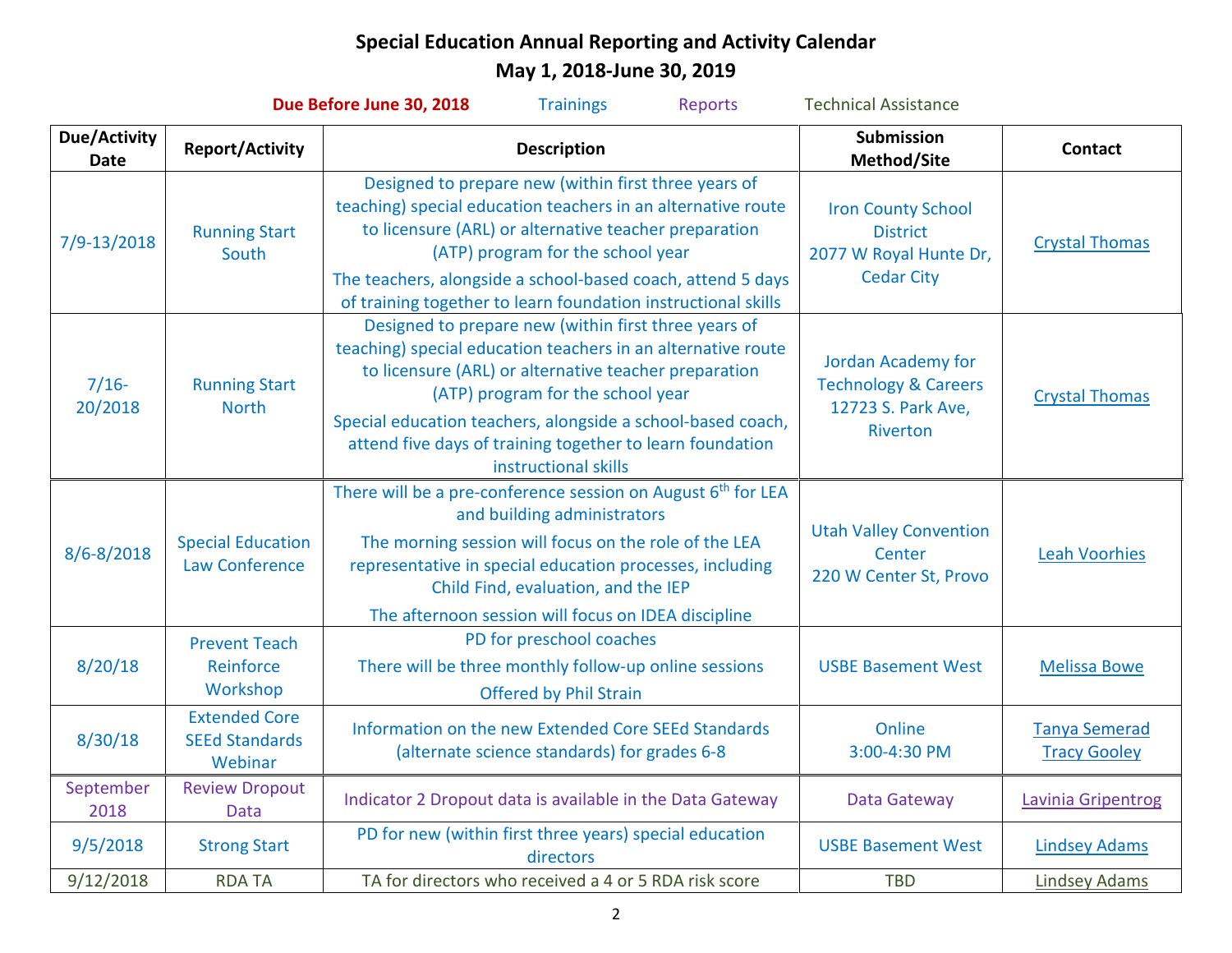| Due Before June 30, 2018<br><b>Technical Assistance</b><br><b>Trainings</b><br>Reports |                                                                                                                                                                                                                                                                      |                                                                                                                                                                              |                                                                               |                           |  |  |
|----------------------------------------------------------------------------------------|----------------------------------------------------------------------------------------------------------------------------------------------------------------------------------------------------------------------------------------------------------------------|------------------------------------------------------------------------------------------------------------------------------------------------------------------------------|-------------------------------------------------------------------------------|---------------------------|--|--|
| <b>Due/Activity</b><br><b>Date</b>                                                     | <b>Report/Activity</b>                                                                                                                                                                                                                                               | <b>Description</b>                                                                                                                                                           | <b>Submission</b><br>Method/Site                                              | <b>Contact</b>            |  |  |
| 9/15/2018                                                                              | Post-High Survey<br>closes                                                                                                                                                                                                                                           | Final day for LEAs to complete their post-high surveys                                                                                                                       | Post-High Survey<br>Website                                                   | Lavinia Gripentrog        |  |  |
| 9/18/2018                                                                              | <b>Strong Start</b>                                                                                                                                                                                                                                                  | PD for new (within first three years) special education<br>directors                                                                                                         | Richfield?                                                                    | <b>Lindsey Adams</b>      |  |  |
| 9/19/2018                                                                              | <b>RDA TA</b>                                                                                                                                                                                                                                                        | TA for directors who received a 4 or 5 RDA risk score                                                                                                                        | Richfield?                                                                    | <b>Lindsey Adams</b>      |  |  |
| 9/27/2018                                                                              | <b>Transition</b><br><b>Institute VCops</b>                                                                                                                                                                                                                          | Training for transition team leaders                                                                                                                                         | <b>TBD</b>                                                                    | <b>Lavinia Gripentrog</b> |  |  |
| 9/28/2018                                                                              | <b>Council for</b><br>Children with<br><b>Behavior</b><br><b>Disorders (CCBD)</b><br>Conference                                                                                                                                                                      | The Behavior Code: A Practical Guide to Understanding and<br><b>Teaching the Most Challenging Students</b><br>Presenter: Jessica Minahan - Co-Author of The Behavior<br>Code | <b>Rice-Eccles Stadium</b><br><b>Tower</b><br>451 S 1400 E, Salt Lake<br>City | <b>Carol Anderson</b>     |  |  |
| 9/30/2018                                                                              | <b>Extended Year for</b><br><b>Special Educators</b><br>(EYSE) Stipend<br>Report                                                                                                                                                                                     | For days worked during the two weeks BEFORE the 2018-<br>2019 school year begins<br>Up to 5 TOTAL days allowed for 2018-2019                                                 | <b>TBD</b>                                                                    | <b>Tami Gear</b>          |  |  |
| 9/30/2018                                                                              | <b>CEIS Report</b>                                                                                                                                                                                                                                                   | Required for any LEA that used funds for CEIS during 2017-<br>2018 or 2016-2017                                                                                              | <b>TBD</b>                                                                    | <b>Tami Gear</b>          |  |  |
| 9/30/2018                                                                              | Last Day to<br><b>Obligate IDEA</b><br><b>Funds from FY17</b>                                                                                                                                                                                                        | Final day LEAs may spend IDEA funds that were available<br>beginning July 1, 2016                                                                                            |                                                                               | <b>Tami Gear</b>          |  |  |
| 9/30/2018                                                                              | <b>Dispute</b><br><b>Resolution Report</b>                                                                                                                                                                                                                           | Verify the report received from the USBE Special Education<br>section (in UPIPS) of the number of dispute resolutions in<br>2016-2017                                        | <b>TBD</b>                                                                    | <b>Emily Bytheway</b>     |  |  |
| 10/1/2018                                                                              | <b>IDEA Graduations</b><br>& Dropout Status                                                                                                                                                                                                                          | Verify 2016-2017 exit codes for students in grades 7-12 to<br>confirm graduation, dropout, or continuing enrollment                                                          |                                                                               | Lavinia Gripentrog        |  |  |
| $10/1 - 5/2018$                                                                        | LEAs who assessed over 1% of their students using Utah's<br>1% Alternate<br>alternate assessments (DLM/UAA) in the previous school<br>Assessment<br>year will receive notification for the need to submit a<br>Justification<br>Notification<br>justification letter |                                                                                                                                                                              | <b>TBD</b>                                                                    | <b>Tracy Gooley</b>       |  |  |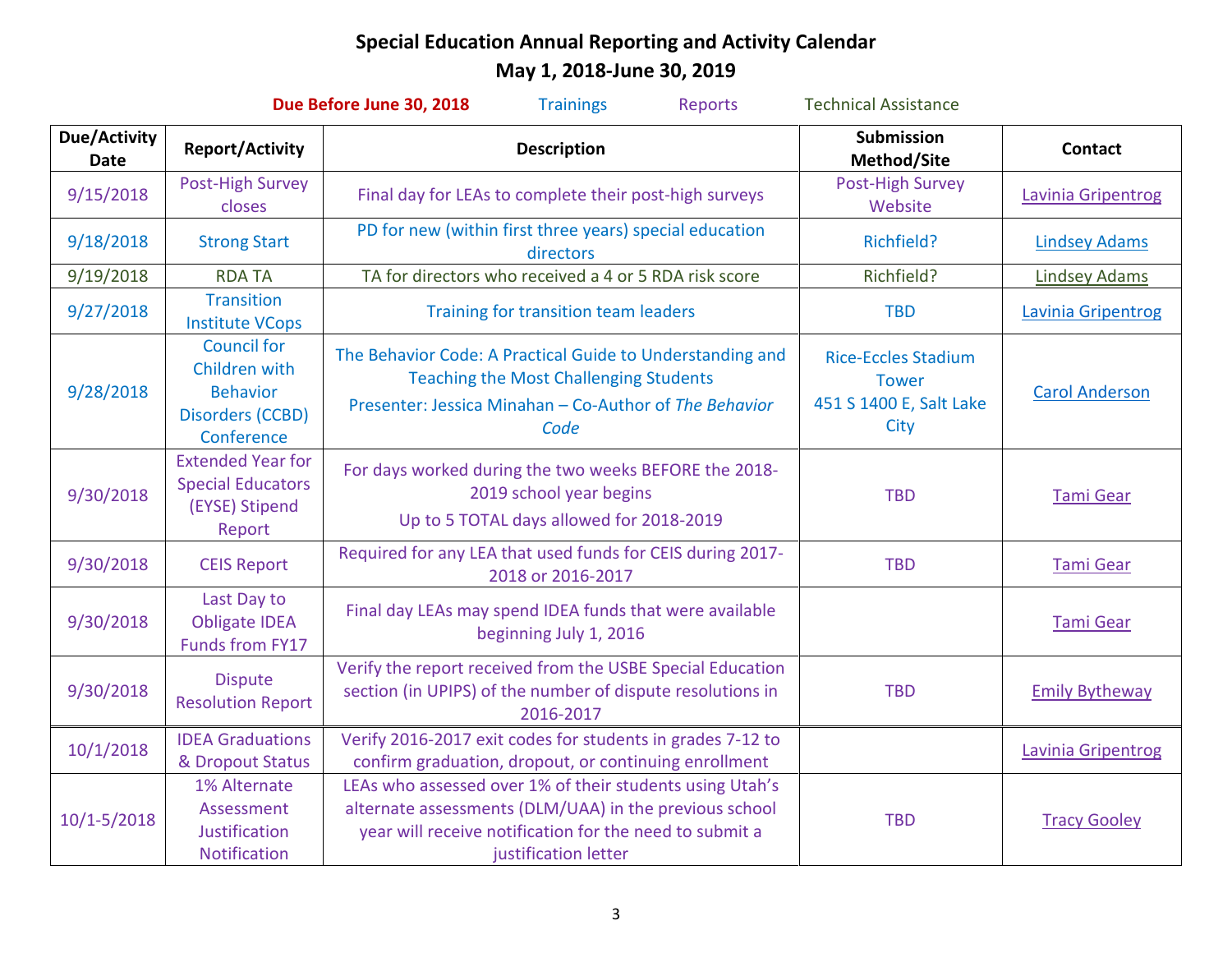| Due Before June 30, 2018<br><b>Technical Assistance</b><br><b>Trainings</b><br><b>Reports</b> |                                                                                            |                                                                                                                                                                                                                                                                                                                                                                                                                                                                                          |                                                               |                       |  |  |
|-----------------------------------------------------------------------------------------------|--------------------------------------------------------------------------------------------|------------------------------------------------------------------------------------------------------------------------------------------------------------------------------------------------------------------------------------------------------------------------------------------------------------------------------------------------------------------------------------------------------------------------------------------------------------------------------------------|---------------------------------------------------------------|-----------------------|--|--|
| Due/Activity<br><b>Date</b>                                                                   | <b>Report/Activity</b>                                                                     | <b>Description</b>                                                                                                                                                                                                                                                                                                                                                                                                                                                                       | <b>Submission</b><br>Method/Site                              | <b>Contact</b>        |  |  |
| $10/2$ &<br>3/2018                                                                            | <b>Autism Training</b>                                                                     | LEAs may send one or more school teams working with a<br>student on the spectrum                                                                                                                                                                                                                                                                                                                                                                                                         | <b>Price</b>                                                  | <b>Tanya Semerad</b>  |  |  |
| 10/10/2018                                                                                    | <b>RDA TA</b>                                                                              | TA for directors who received a 4 or 5 RDA risk score                                                                                                                                                                                                                                                                                                                                                                                                                                    | Richfield?                                                    | <b>Lindsey Adams</b>  |  |  |
| $10/12 -$<br>13/2018                                                                          | <b>Utah Council of</b><br><b>Teachers of</b><br><b>Mathematics</b><br>(UCTM)<br>Conference | Annual conference for mathematics educators, special<br>educators, administrators, and anyone who loves math!<br>Register on UCTM's website                                                                                                                                                                                                                                                                                                                                              | <b>Draper Park Middle</b><br>School<br>13133 S 1300 E, Draper | <b>Becky Unker</b>    |  |  |
| $10/15$ &<br>16/2018                                                                          | <b>Autism Training</b>                                                                     | LEAs may send one or more school teams working with a<br>student on the spectrum                                                                                                                                                                                                                                                                                                                                                                                                         | <b>Salt Lake City</b>                                         | <b>Tanya Semerad</b>  |  |  |
| 10/16/2018                                                                                    | <b>RDA TA</b>                                                                              | TA for directors who received a 4 or 5 RDA risk score                                                                                                                                                                                                                                                                                                                                                                                                                                    | <b>USBE Basement West</b>                                     | <b>Lindsey Adams</b>  |  |  |
| $10/22$ &<br>23/2018                                                                          | Essential<br><b>Elements</b><br>Curriculum<br><b>Mapping Training</b>                      | This training is for teachers and specialists working with<br>students with significant cognitive disabilities<br>Participants will unpack the math and ELA Essential<br>Elements (EEs) for the grade levels they teach and their<br>individual students<br>They will map out teaching the EEs curriculum for the school<br>year<br>They will create lesson plans and assessments based on the<br><b>EEs</b><br>They will also receive information on DLM updates for the<br>school year | <b>USBE Basement West</b>                                     | <b>Tanya Semerad</b>  |  |  |
| $10/23-$<br>25/2018                                                                           | <b>Utah Assistive</b><br><b>Technology Team</b><br>(UATT)<br>Conference                    | Session topics could include Augmentative and Alternative<br>Communication, Universal Design for Learning, software,<br>apps, switch access, seating and positioning, low tech/high<br>tech interventions, Executive Function, educational access<br>(environmental and academic), transition, funding and<br>resources, services for families, and other creative learning<br>opportunities                                                                                             | <b>Davis Conference</b><br>Center<br>1651 N 700 W, Layton     | <b>Crystal Thomas</b> |  |  |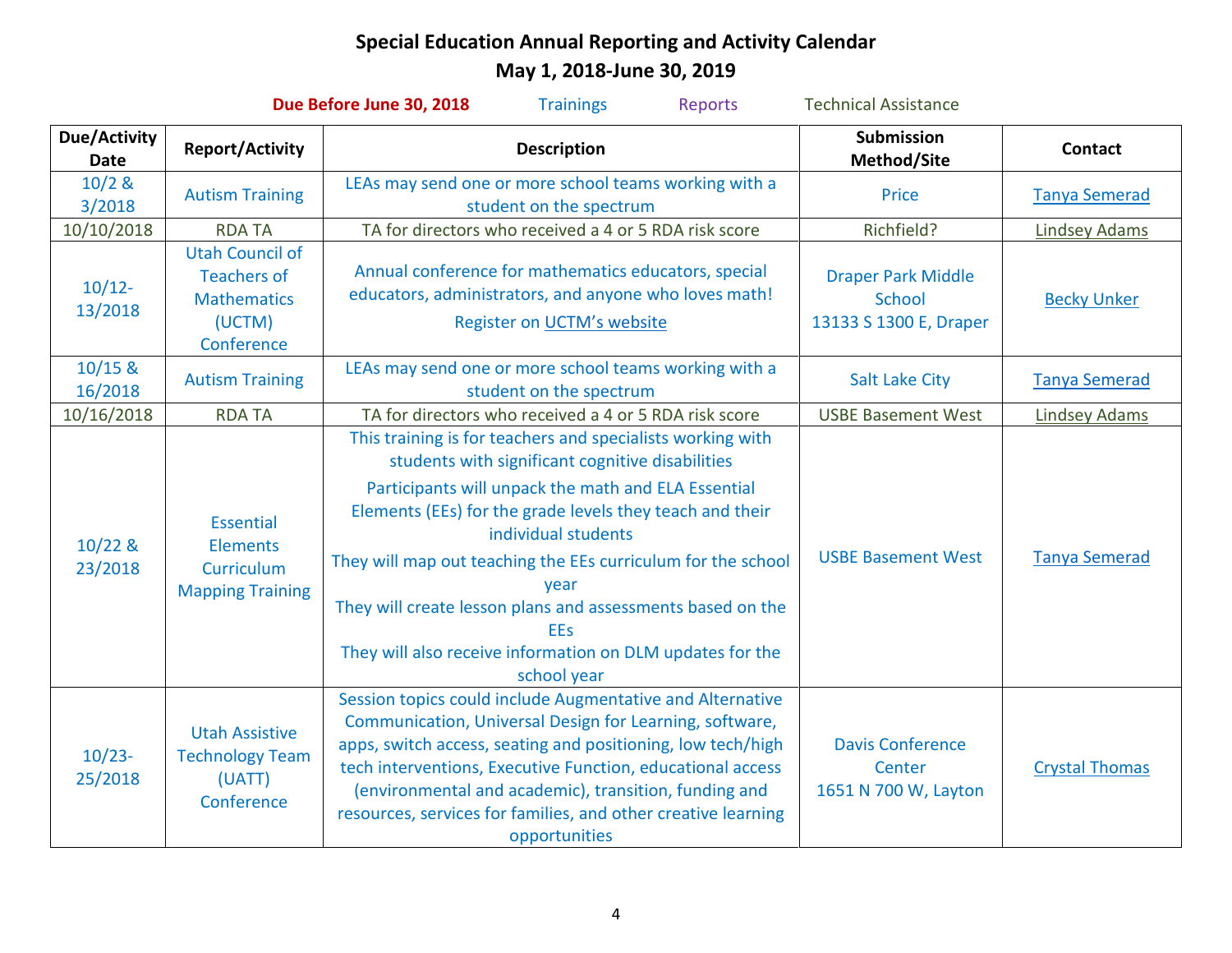| Due Before June 30, 2018<br><b>Reports</b><br><b>Technical Assistance</b><br><b>Trainings</b> |                                                                            |                                                                                                                                        |                                  |                                                   |  |  |
|-----------------------------------------------------------------------------------------------|----------------------------------------------------------------------------|----------------------------------------------------------------------------------------------------------------------------------------|----------------------------------|---------------------------------------------------|--|--|
| <b>Due/Activity</b><br><b>Date</b>                                                            | <b>Report/Activity</b><br><b>Description</b>                               |                                                                                                                                        | <b>Submission</b><br>Method/Site | <b>Contact</b>                                    |  |  |
| 10/31/2018                                                                                    | Last Day to<br>Request<br>Reimbursement<br>on FY17 IDEA<br><b>Funds</b>    | Final day LEAs may request reimbursement for IDEA funds<br>that were available beginning July 1, 2016                                  | <b>TBD</b>                       | <b>Tami Gear</b>                                  |  |  |
| 11/1/2018                                                                                     | <b>Application for</b><br><b>FY19 IDEA Funds</b>                           | The IDEA sections of the application must be complete<br>(Excess Costs, USIMAC, Private School Proportionate Share,<br>and CEIS plans) | <b>TBD</b>                       | <b>Tami Gear</b>                                  |  |  |
| 11/6 &<br>7/2018                                                                              | <b>Autism Training</b>                                                     | LEAs may send one or more school teams working with a<br>student on the spectrum                                                       | <b>Cedar City</b>                | <b>Tanya Semerad</b>                              |  |  |
| 11/7/2018                                                                                     | <b>Strong Start</b>                                                        | PD for new (within first three years) special education<br>directors                                                                   | Richfield?                       | <b>Lindsey Adams</b>                              |  |  |
| 11/8/2018                                                                                     | <b>Transition</b><br><b>Institute VCops</b>                                | Training for transition team leaders                                                                                                   | <b>TBD</b>                       | Lavinia Gripentrog                                |  |  |
| 11/14/2018                                                                                    | <b>Strong Start</b>                                                        | PD for new (within first three years) special education<br>directors                                                                   | <b>USBE Basement West</b>        | <b>Lindsey Adams</b>                              |  |  |
| 12/3/2018                                                                                     | 1% Alternate<br>Assessment<br>Participation<br><b>Justification Letter</b> | LEAs who assessed over 1% of their students using Utah's<br>alternate assessments (DLM/UAA) in the previous school<br>year             | <b>TBD</b>                       | <b>Tracy Gooley</b>                               |  |  |
| 12/10/2018                                                                                    | <b>Child Count</b>                                                         | The SCRAM record must be complete and accurate for all<br>students with disabilities                                                   | Submit via UTREx<br>upload       | <b>Tami Gear</b><br>Sarah Wald<br>Malia McIlvenna |  |  |
| 12/11/2018                                                                                    | <b>RDA TA</b>                                                              | TA for directors who received a 4 or 5 RDA risk score                                                                                  | <b>USBE Basement West</b>        | <b>Lindsey Adams</b>                              |  |  |
| 12/12/2018                                                                                    | <b>RDA TA</b>                                                              | TA for directors who received a 4 or 5 RDA risk score                                                                                  | Richfield?                       | <b>Lindsey Adams</b>                              |  |  |
| 1/8/2019                                                                                      | <b>Strong Start</b>                                                        | PD for new (within first three years) special education<br>directors                                                                   | Richfield?                       | <b>Lindsey Adams</b>                              |  |  |
| 1/16/2019                                                                                     | <b>Strong Start</b>                                                        | PD for new (within first three years) special education<br>directors                                                                   | <b>USBE Basement West</b>        | <b>Lindsey Adams</b>                              |  |  |
| February<br>2019                                                                              | <b>Transition</b><br>Institute                                             | LEAs must register as a team                                                                                                           | <b>TBD</b>                       | Lavinia Gripentrog                                |  |  |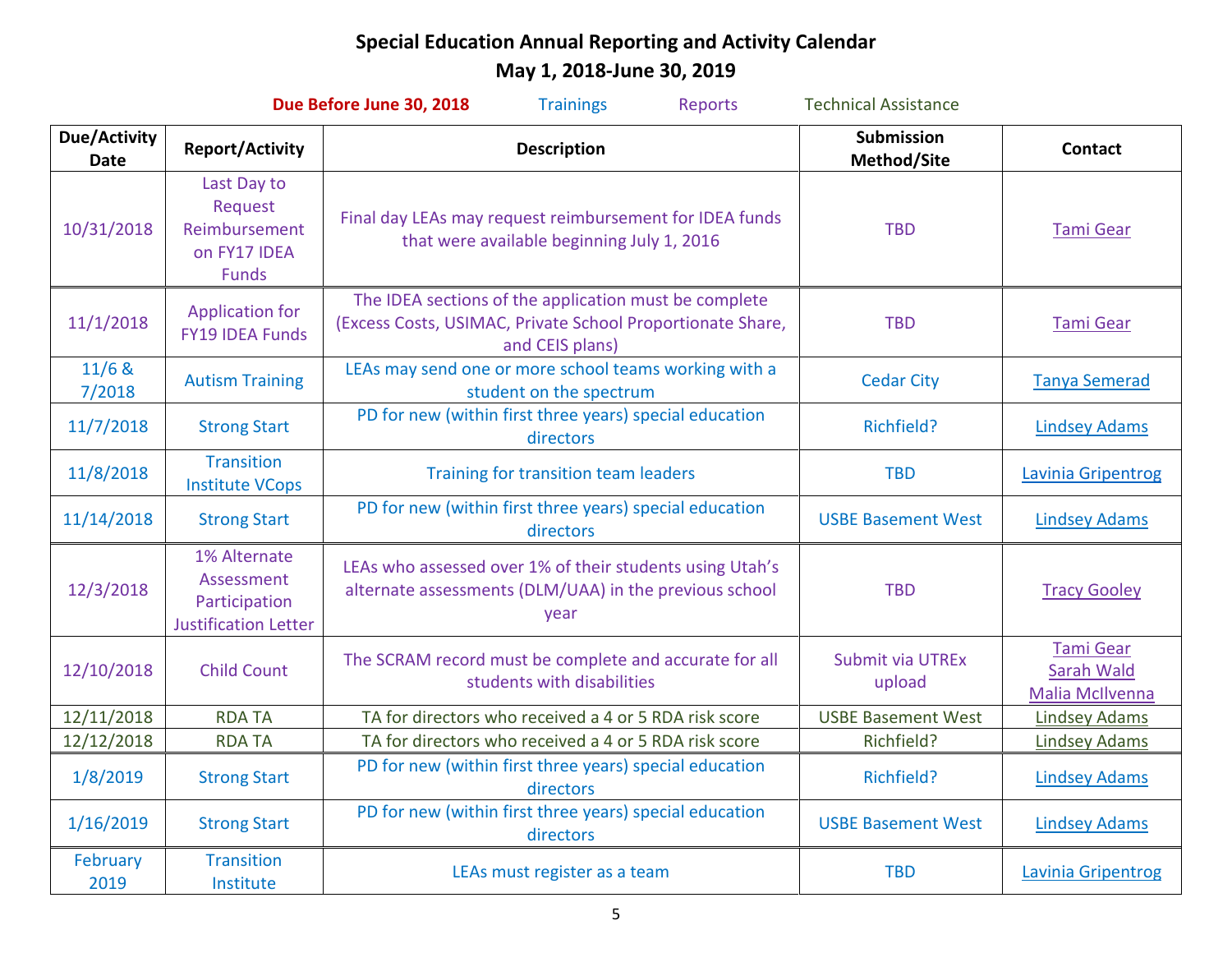| Due Before June 30, 2018<br><b>Technical Assistance</b><br><b>Trainings</b><br>Reports |                                                                           |                                                                                                                                                                                                                          |                                                           |                                          |  |  |
|----------------------------------------------------------------------------------------|---------------------------------------------------------------------------|--------------------------------------------------------------------------------------------------------------------------------------------------------------------------------------------------------------------------|-----------------------------------------------------------|------------------------------------------|--|--|
| Due/Activity<br><b>Date</b>                                                            | <b>Report/Activity</b>                                                    | <b>Description</b>                                                                                                                                                                                                       | <b>Submission</b><br>Method/Site                          | <b>Contact</b>                           |  |  |
| 2/6/2019                                                                               | <b>RDATA</b>                                                              | TA for directors who received a 4 or 5 RDA risk score                                                                                                                                                                    | Richfield?                                                | <b>Lindsey Adams</b>                     |  |  |
| 2/7/2019                                                                               | <b>Autism Training</b>                                                    | Teams from October training continue with comprehensive<br>autism training                                                                                                                                               | Price                                                     | <b>Tanya Semerad</b>                     |  |  |
| 2/12/2019                                                                              | <b>Autism Training</b>                                                    | Teams from October training continue with comprehensive<br>autism training                                                                                                                                               | <b>Salt Lake City</b>                                     | <b>Tanya Semerad</b>                     |  |  |
| 2/13/2019                                                                              | <b>RDA TA</b>                                                             | TA for directors who received a 4 or 5 RDA risk score                                                                                                                                                                    | <b>USBE Basement West</b>                                 | <b>Lindsey Adams</b>                     |  |  |
| Mid-<br>February<br>2019                                                               | <b>Results Driven</b><br>Accountability                                   | LEAs will receive draft tiered monitoring and RDA<br>determination letters for the 2017-2018 school year                                                                                                                 | Any appeals must be<br>submitted 30 days after<br>release | <b>Lindsey Adams</b>                     |  |  |
| 2/19/2019                                                                              | <b>Autism Training</b>                                                    | Teams continue with comprehensive autism training                                                                                                                                                                        | <b>Cedar City</b>                                         | <b>Tanya Semerad</b>                     |  |  |
| 2/25/2019-<br>3/1/2019                                                                 | Data Drills/<br><b>RDA TA</b>                                             | Data Drill will be half-day and RDA TA will be half-day                                                                                                                                                                  | Full day in each region<br>(TBD)                          | <b>Tami Gear</b><br><b>Lindsey Adams</b> |  |  |
| 3/1/2019                                                                               | <b>Indicator 14 Exiter</b><br><b>Lists Available</b>                      | Review this list and update contact phone numbers                                                                                                                                                                        | <b>TBD</b>                                                | Lavinia Gripentrog                       |  |  |
| 3/1/2019                                                                               | <b>Council for</b><br>Exceptional<br>Children (CEC)<br>Conference         | Annual conference for special educators, general educators,<br>and anyone who supports students with disabilities<br>Registration and conference information can be found on<br>CEC's website once they become available | <b>Hillcrest Jr High School</b><br>126 E 5300 S, Murray   | <b>Becky Unker</b>                       |  |  |
| 3/5/2019                                                                               | PIPs Working TA<br>(Includes Strong<br><b>Start and RDA TA</b><br>Groups) | This session will include all LEAs who would like to meet for<br>coaching/collaboration to complete their PIPs report                                                                                                    | <b>USBE Basement West</b>                                 | <b>Lindsey Adams</b>                     |  |  |
| 3/6/2019                                                                               | PIPs Working TA<br>(Includes Strong<br><b>Start and RDA TA</b><br>Groups) | This session will include all LEAs who would like to meet for<br>coaching/collaboration to complete their PIPs report                                                                                                    | Richfield?                                                | <b>Lindsey Adams</b>                     |  |  |
| 3/11/2019                                                                              | <b>DLM Summative</b><br>Assessment<br><b>Window Opens</b>                 | Students who are eligible for the alternate assessment must<br>have 1% marked within their special education record<br>(SCRAM) and be enrolled in an Essential Elements course                                           | <b>LEA Student</b><br><b>Information System</b><br>(SIS)  | <b>Tracy Gooley</b>                      |  |  |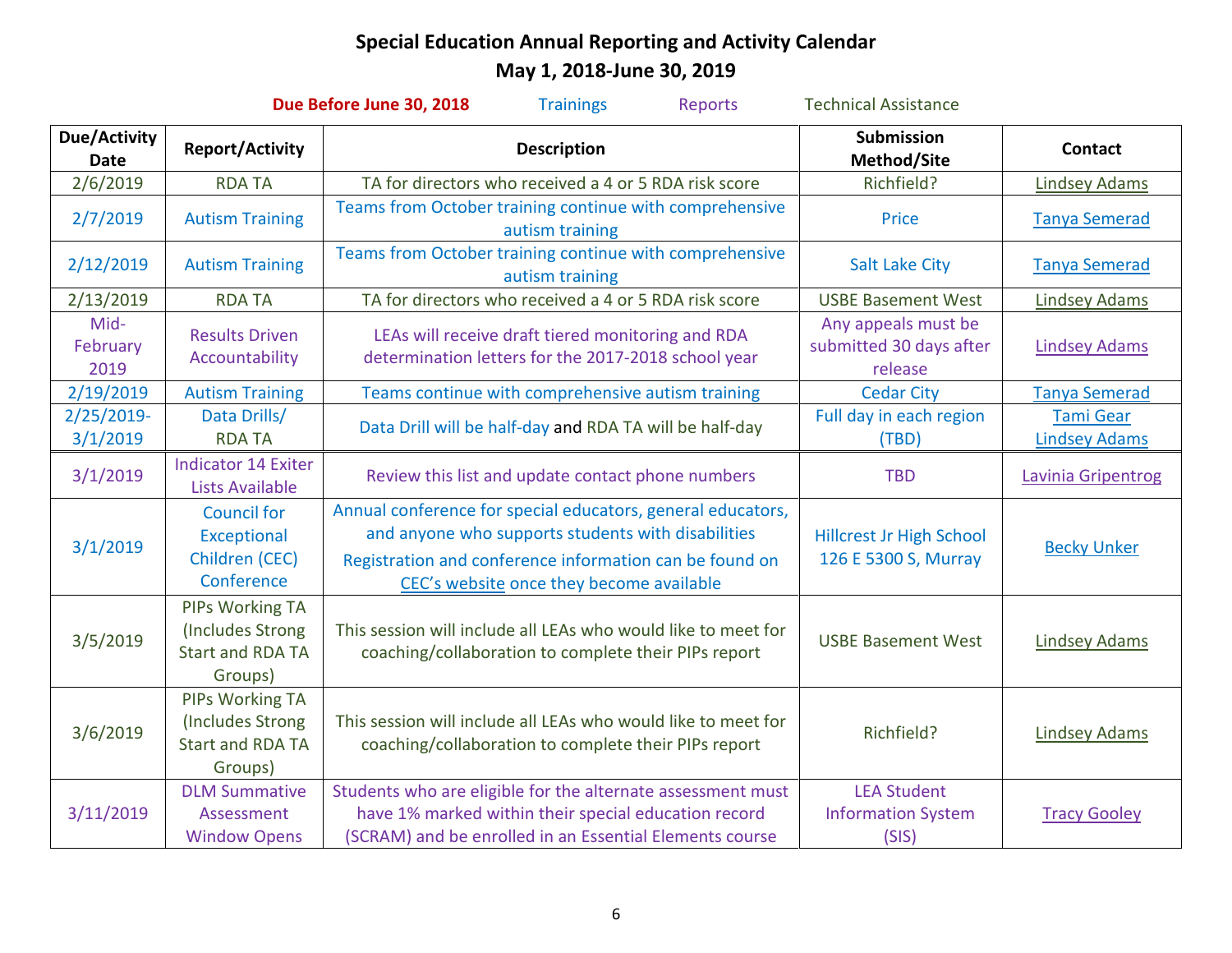| Due Before June 30, 2018<br><b>Trainings</b><br><b>Technical Assistance</b><br><b>Reports</b> |                                                            |                                                                                                                                                                                              |                                                          |                       |  |  |
|-----------------------------------------------------------------------------------------------|------------------------------------------------------------|----------------------------------------------------------------------------------------------------------------------------------------------------------------------------------------------|----------------------------------------------------------|-----------------------|--|--|
| <b>Due/Activity</b><br><b>Date</b>                                                            | <b>Report/Activity</b>                                     | <b>Description</b>                                                                                                                                                                           | <b>Submission</b><br>Method/Site                         | <b>Contact</b>        |  |  |
| 3/31/2019                                                                                     | <b>Indicator 14 Exiter</b><br><b>Lists</b>                 | Final day to complete Indicator 14 exiter lists                                                                                                                                              | <b>TBD</b>                                               | Lavinia Gripentrog    |  |  |
| 4/10/2019                                                                                     | <b>Strong Start</b>                                        | PD for new (within first three years) special education<br>directors                                                                                                                         | <b>USBE Basement West</b>                                | <b>Lindsey Adams</b>  |  |  |
| 4/17/2019                                                                                     | <b>Strong Start</b>                                        | PD for new (within first three years) special education<br>directors                                                                                                                         | Richfield?                                               | <b>Lindsey Adams</b>  |  |  |
| 4/24/2019                                                                                     | <b>Autism Training</b>                                     | Final training for teams participating in comprehensive<br>autism training                                                                                                                   | <b>Virtual</b>                                           | <b>Tanya Semerad</b>  |  |  |
| 4/30/2019                                                                                     | Program<br><b>Improvement Plan</b><br>(PIP)                | LEAs can submit a draft of their improvement plan (based<br>on both compliance and outcomes data) to receive<br>feedback from the USBE before the final due date                             | <b>TBD</b>                                               | <b>Lindsey Adams</b>  |  |  |
| 5/1/2019                                                                                      | <b>RDA TA</b>                                              | TA for directors who received a 4 or 5 RDA risk score                                                                                                                                        | <b>USBE Basement West</b>                                | <b>Lindsey Adams</b>  |  |  |
| 5/9-10/2019                                                                                   | <b>Promising Youth</b><br>Conference                       | This conference is an interagency and multidisciplinary<br>meeting of professionals from education, the juvenile court,<br>human services, juvenile justice, and public/private<br>treatment | Snowbird                                                 | <b>Carol Anderson</b> |  |  |
| 5/15/2019                                                                                     | <b>RDA TA</b>                                              | TA for directors who received a 4 or 5 RDA risk score                                                                                                                                        | Richfield?                                               | <b>Lindsey Adams</b>  |  |  |
| <b>End of May</b><br>2019                                                                     | <b>Conducting Own</b><br><b>Post-High Survey</b>           | Training for LEAs who want to learn to conduct their own<br>surveys                                                                                                                          | <b>Online Training</b>                                   | Lavinia Gripentrog    |  |  |
| <b>June 2019</b>                                                                              | <b>Post-High Surveys</b><br><b>Begin</b>                   | Students who graduated/completed high school in 2018 are<br>surveyed to see what activities they are participating in                                                                        |                                                          | Lavinia Gripentrog    |  |  |
| 6/7/2019                                                                                      | <b>DLM Summative</b><br>Assessment<br><b>Window Closes</b> | Students who are eligible for the alternate assessment must<br>have 1% marked within their special education record<br>(SCRAM) and be enrolled in an Essential Elements course               | <b>LEA Student</b><br><b>Information System</b><br>(SIS) | <b>Tracy Gooley</b>   |  |  |
| 6/30/2019                                                                                     | <b>Intensive Services</b><br><b>Funds Request</b>          | Required from LEAs requesting support for students whose<br>special education services cost more than 3x the state<br>average (about \$20,000)                                               | <b>TBD</b>                                               | <b>Tami Gear</b>      |  |  |
| 6/30/2019                                                                                     | <b>Personnel Report</b>                                    | Each LEA must submit a report of the number and<br>qualification of special education and related services staff                                                                             | <b>TBD</b>                                               | <b>Tami Gear</b>      |  |  |